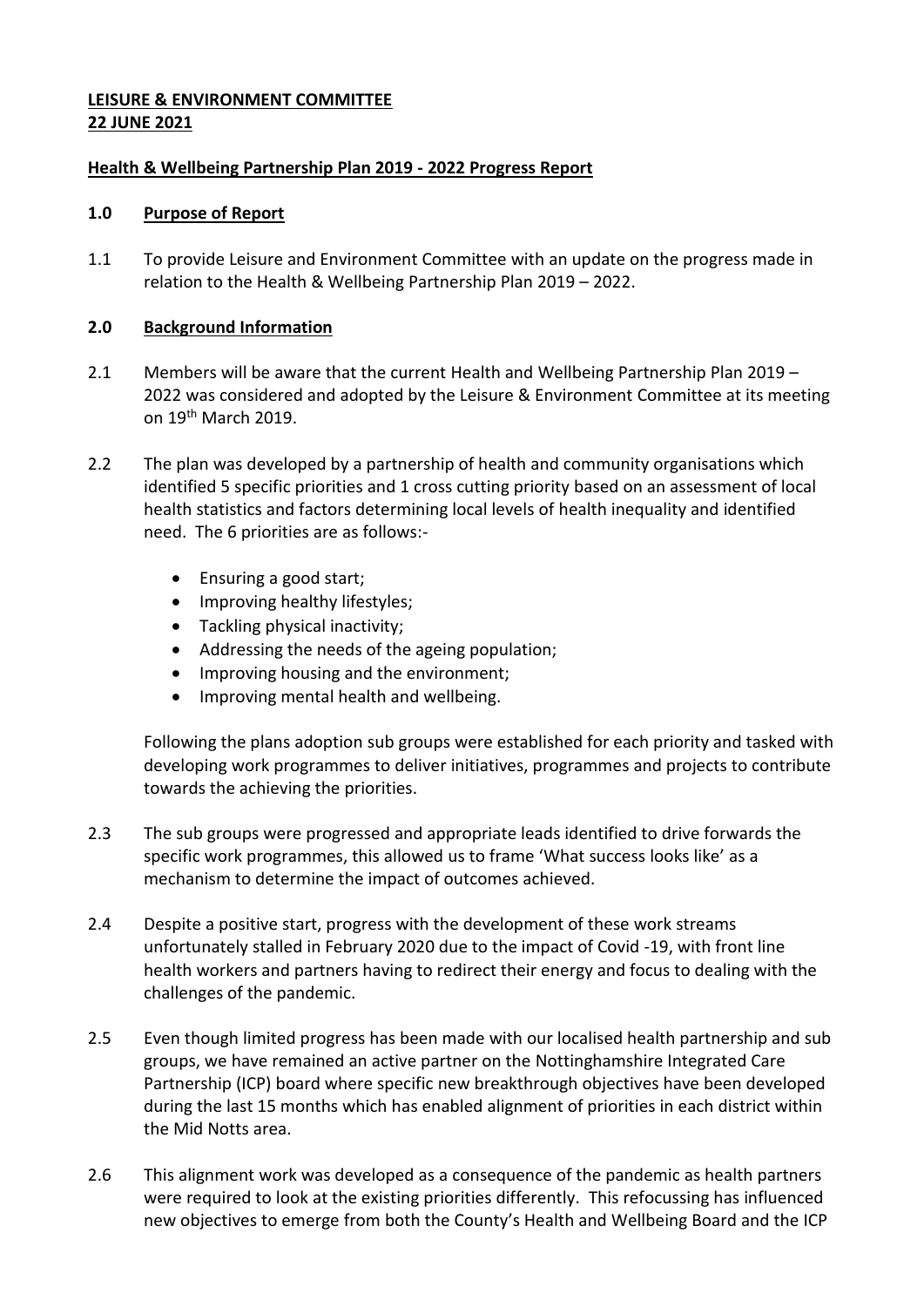which now requires the District's Health and Wellbeing Partnership Plan needs to recognise these new objectives and integrate them into our local delivery plan.

- 2.7 Given the current situation, it is now felt appropriate to restructure the partnership to reflect the changing landscape of health priorities. The planned approach is to differentiate between the strategic oversight and operational delivery of the new objectives. This will allow the partnership to have more of a strategic focus and facilitate closer liaison with clinical directors, Primary Care Network's and social care. The sub groups will enable specific partners to work closer together on not only our work streams but the ICP's breakthrough objectives.
- 2.8 In light of the pandemic the Health and Wellbeing Partnership Plan now needs to reflect the changing health landscape therefore it will be reviewed in order to align it with the ICP's new breakthrough objectives and presented to Leisure and Environment Committee in early 2022 for adoption.

## **3.0 Proposals**

3.1 It is proposed that progress with the Health and Wellbeing Partnership Plan be noted and that the proposed review and refresh of the plan be progressed and the newly aligned plan be presented to Leisure and Environment Committee in early 2022 for adoption.

#### **4.0 Equalities Implications**

- 4.1 No equalities implications with this proposal have been identified. In reviewing the current priorities and aligning to the ICP's breakthrough objectives consideration has been given to the specific needs of persons with protected characteristics to ensure that responsibilities under the Equalities Act 2010 have been considered and met.
- 4.2 All partners will work closely with the Council in terms of developing the service provision around the priorities in order to support those members of the community that are in need of additional care and support.

#### **5.0 Digital Implications**

5.1 There are no negative ICT implications associated with this proposal.

#### **6.0 Financial Implications FIN21-22/2256**

6.1 There are no additional budget implications resulting from this report.

#### **7.0 Community Plan – Alignment to Objectives**

7.1 The realignment of the priorities in the current Health and Wellbeing Partnership Plan will make a significant contribution to 'improve the health and wellbeing of local residents' as identified in the Community Plan.